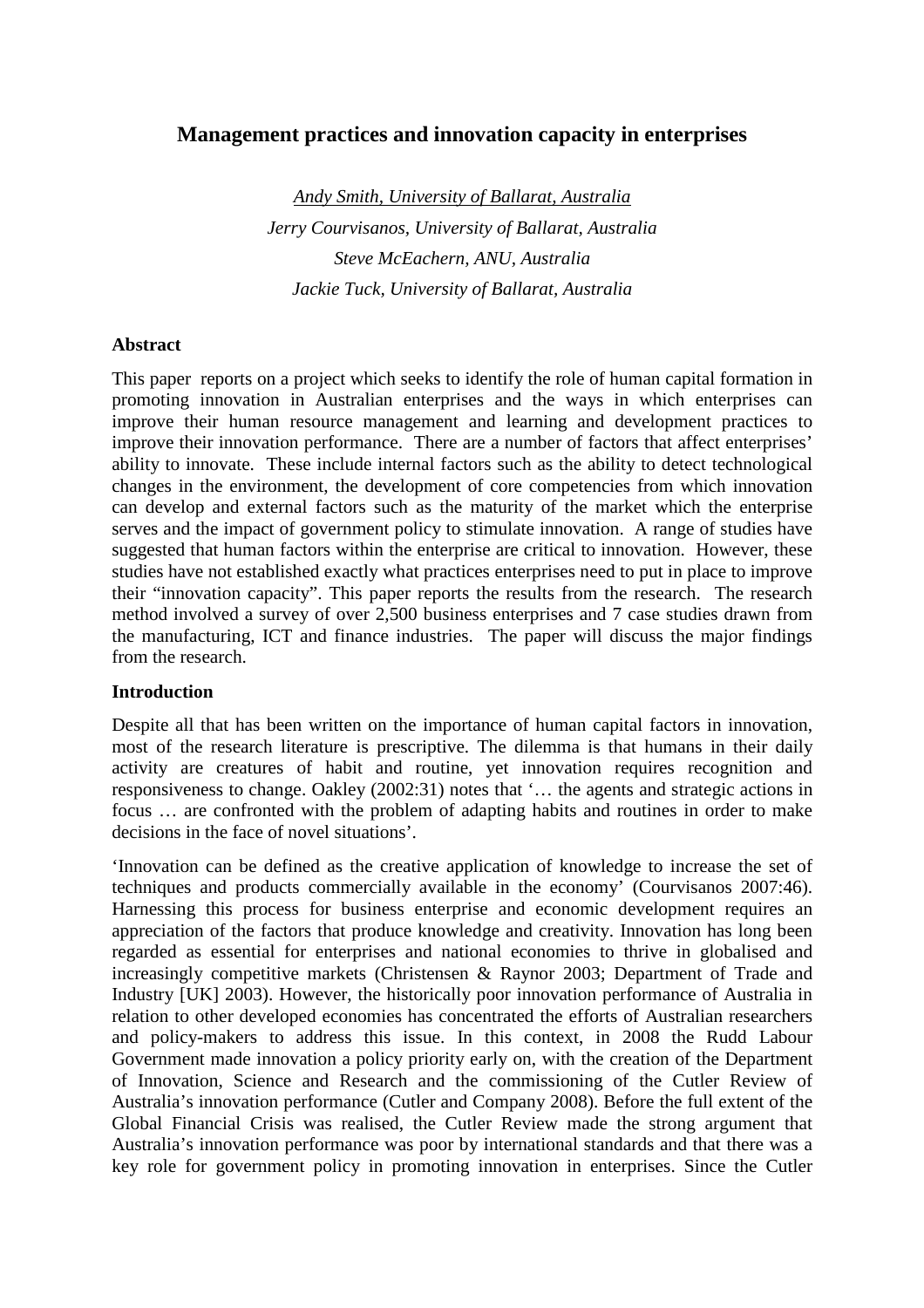Review, the global economic downturn has served to emphasise the need for Australian industry to become more innovative to enable the country to meet the twin global challenges of shifting from debt-driven consumerism and high-carbon emissions production into sustainable development (Stiglitz 2010). Australia is still economically too trade-dependent on a few large industries which are vulnerable to the both the vagaries of the international economy (especially commodities, tourism and education) and the international pressures for ecological sustainability. The need to diversify in order to ameliorate any future economic volatility and environmental destruction places enormous pressure on Australia's innovation processes. This includes the three major types of innovation—product (new goods and services), process (new ways of doing things) and organisational (new and more productive ways of organising work in order to support product and process innovation).

There are a number of factors that affect enterprises' ability to innovate. These include internal factors such as the technical skills for developing successful in-house research and development (R&D) outcomes, the ability to detect technological changes in the environment, and the development of core competencies from which innovation can develop. External factors are not dependent on the enterprise, but instead on the life cycle position of the market which the enterprise serves, the impact of government policies to stimulate innovation, and the nature of the innovation systems that feed into the national and regional business activity. There is a significant body of research on the technological factors of innovation and how to manage these factors to better stimulate innovation in enterprises (see Ahamed & Lawrence 2005). Only since the early 1980s with the work of the Harvard Business School (notably, Kanter 1983)—rediscovering the path-breaking book by Penrose (1959)—have human capital factors been specifically identified in terms of management for inducing innovation. The focus of this paper is on the role of these human capital formation factors in the management of innovation.

A range of studies have suggested that human factors within the enterprise are critical to innovation (Kanter 1983; Gupta & Singhal 1993; Hauser 1998). Thus, the ability of enterprises to innovate depends on the effective management of human resources and, in particular, the learning and development (L&D) practices instituted by enterprises that increase both the quantity and quality of workforce innovation skills. It should be noted that the education system (from primary to secondary and then on to tertiary education) underpins any enterprise L&D system. Studies in Denmark (Laursen & Foss 2003) and Spain (Jiménez-Jiménez & Sanz-Valle 2008) show that better human resource management (HRM) practices and establishment of new L&D systems increase enterprise innovation. However, these studies have not established a theoretical structure or exactly specified the broad human capital formation practices that enterprises need to put in place to improve their 'innovation capacity'.

#### **Building innovation capacity: A macro framework**

Innovation capacity is the ability of enterprises to identify trends and new technologies, as well as acquire and exploit this knowledge and information (Tidd, Bessant & Pavitt 2005). This innovation 'capacity' concept needs to be clearly distinguished from dynamic innovation 'capability'; the latter deals with the firm's specific ability to continuously transform knowledge and ideas into profitable innovations. In this context, Terziovski (2007) develops a leadership-based model, in which firms innovate across three domains—new product development, sustainable development and e-Commerce—using all aspects of the firm's capacities, including HRM. This current investigation examines the *prior* role for employees, through the HRM function, to acquire capacity to innovate in order to then be capable of working within a strategic innovation model of the type set up by Terziovski.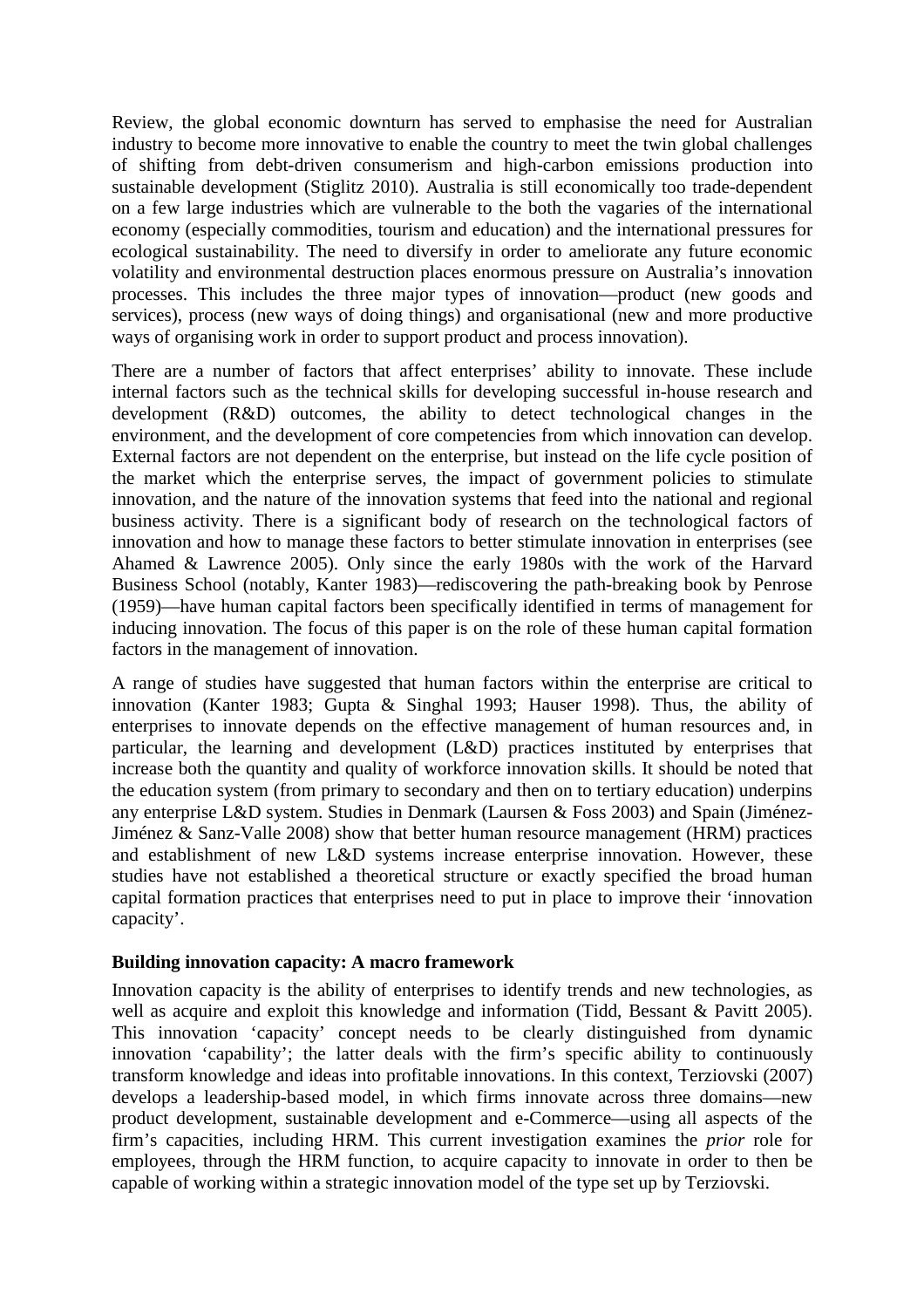The process-based conception of innovation (or absorptive) capacity, linking technological and human capital stimuli, highlights the role of learning in the innovation process (Lichtenthaler 2009). For a long time innovation research concentrated on the technological factors that enhanced innovation, identifying all the 'hard' elements of the innovation process, such as R&D, physical sciences education, engineering and design (see Tidd, Bessant & Pavitt 2005, p.112). As studies on the human factors of innovation within the enterprise began to appear after Kanter (1983), the need arose to link these human factors into an overall macro-perspective of the complete innovation process that operates within an enterprise. Figure 1 presents this macro framework, based on the research literature on innovation in business enterprises.

In figure 1, the human capital factors are underpinned by the internal L&D system within an enterprise and the external tertiary (vocational education and training and higher education) education system, which supports internal L&D. The L&D system can be defined as a systematic arrangement that enables the effective absorption of information, knowledge and ideas within a specified organisational structure. Such a system brings together internal and external training, individual career development and organisational development to embed in employees a learnt ability to recognise and use stimuli, thus building innovative capacity. An emerging small range of literature is examining the new forms of L&D in Australia that are needed to support innovation-based learning enterprises. Another set of studies undertaken for NCVER have focused on the role of the external VET system in working with innovative enterprises to improve their abilities to implement product, process and organisational innovation—usually by supplying skills at the intermediate level (Dawe 2004; Curtain 2004; Garlick, Taylor & Plummer 2007). There have also been some studies in Australia on the role of universities in supporting innovative entrepreneurship and business development (Garlick 1998). However, these studies usually examine how the public tertiary system can support the L&D systems of enterprises, rather than what the enterprises can do to develop their L&D systems. The principal focus of this study is to look inside enterprises and examine their specific L&D systems, the tertiary education system that supports L&D, and their interaction with the HRM systems and practices of enterprises. A combination of these three systems delivers the complete human capital formation factors applying to enterprises, which are the basis for building innovation capacity, and no Australian study has examined the interaction of these three systems for this purpose.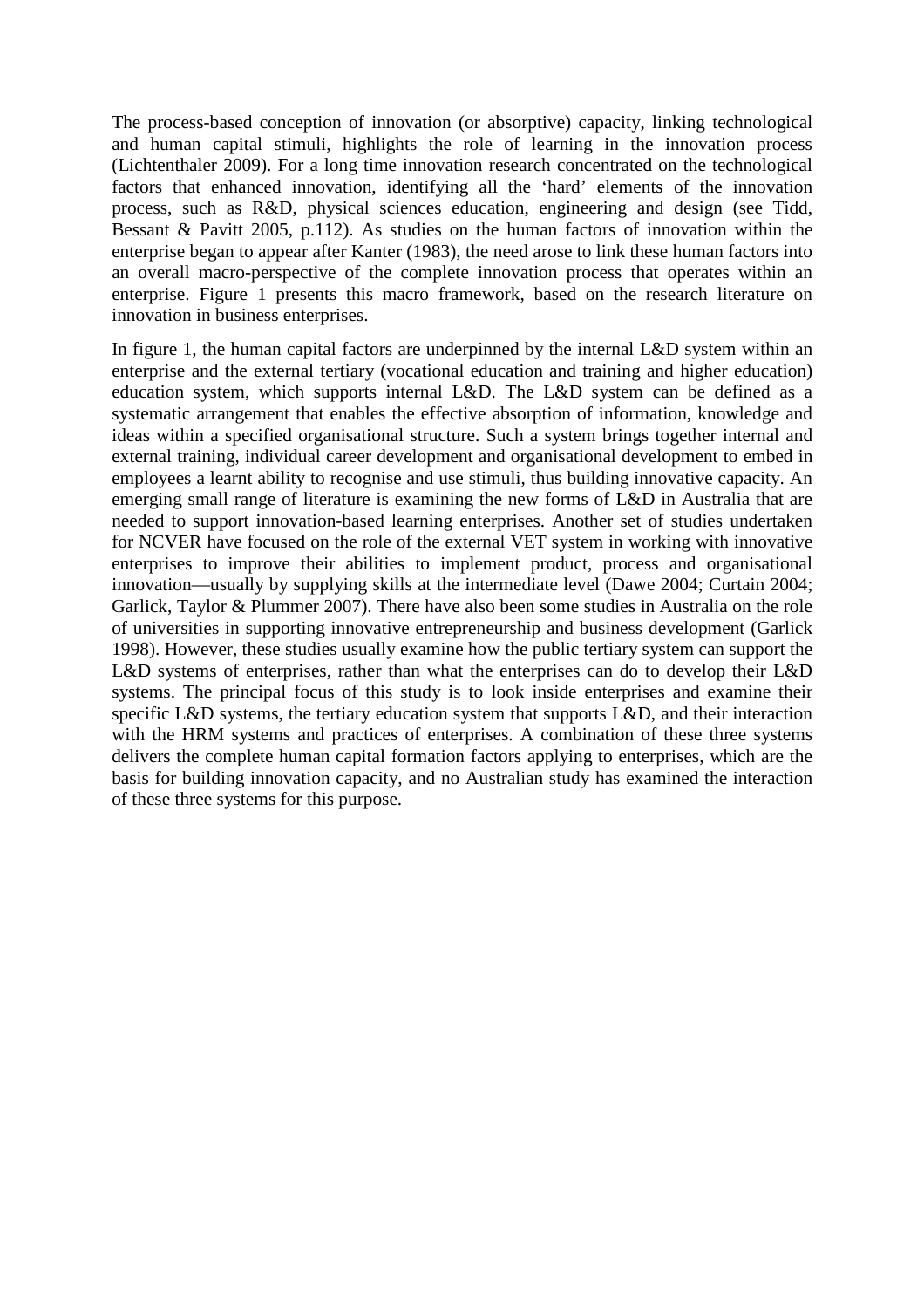



Figure 1 is an extension of the macro framework in Prajogo and Ahmed (2006) known as the Stimulus-Capacity-Performance (SCP) approach. In the framework, human capital and technological capital are the stimulus factors which develop innovation capacity. It is this innovation capacity that determines how effectively an enterprise can undertake the innovation commercialisation process, from imagining and incubating, to demonstrating, promoting and sustaining (Jolly 1997). The better built the innovation capacity, the more effectively an enterprise can conduct this innovation process, and thus, the stronger the innovation performance.

Both Prajogo and Ahmed (2006) and Jiménez-Jiménez and Sanz-Valle (2008) explain how empirical research does not show that innovation stimulus factors have any direct effect on innovation performance. Instead, both studies demonstrate that there is a link between the stimulus factors implemented at the enterprise level and the development of 'innovation capacity' of the enterprise. Specifically, innovation capacity is the potential of the enterprise to innovate, based on the capabilities of its employees to recognise, assimilate and apply innovation stimuli (Prajogo & Ahmed 2006, p.502). This innovation capacity perspective was first labelled 'absorptive capacity' by Cohen and Levinthal (1989), in recognition of the need for workers in the enterprise to absorb information and knowledge from external collaborations in R&D. Michie and Sheehan (1999) extend this absorptive capacity concept to the organisational setting in which employees operate and to their ability to absorb innovation stimuli within the enterprise. Thus, it is the extent to which all the innovation stimuli (both technological and human) are able to be absorbed within the enterprise over time (that is, dynamic) that provides the capabilities for innovative performance. Tidd, Bessant and Pavitt (2005, p.73) identify two dynamic capabilities—*steady state* (or 'doing what we do but better') and *beyond boundaries* (or 'doing differently'). Steady state works on a step-by-step (or continuous) process of incremental innovation, while beyond boundaries operates at a discontinuous level that drives radical innovation. Building innovation capacity across both capabilities enables enterprises to become ambidextrous in functioning on both incremental and radical innovation at the same time.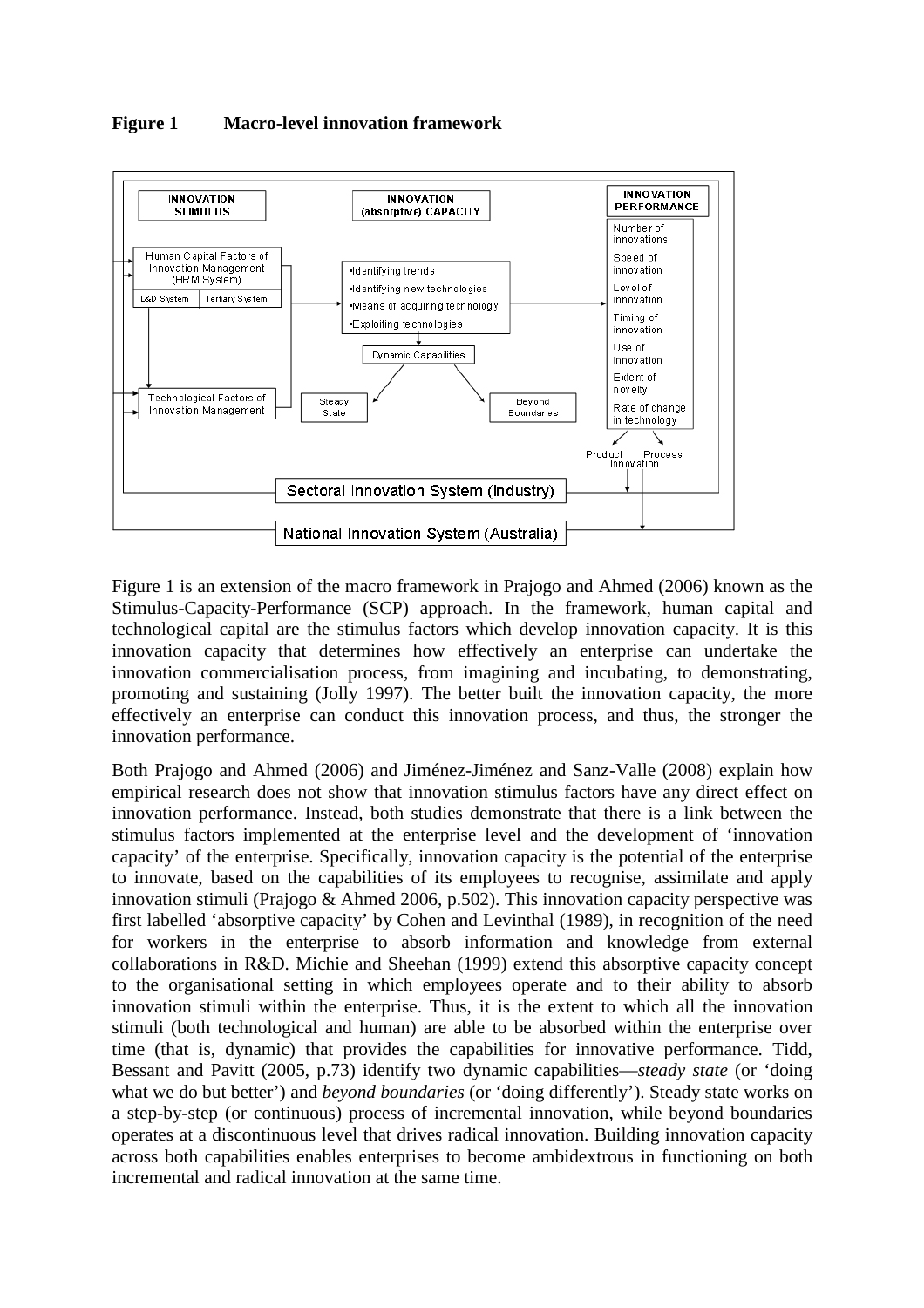Many studies support the macro framework of managing both human and technological capital formation to build innovation capacity, and also that such capacity building leads directly to stronger innovation performance.<sup>1</sup> Major books on building innovative organisations, for example, Dussauge, Hart and Ramanantsoa (1992) and Christiansen (2000), highlight the need to integrate the 'soft' human factors into technology management in order to deliver effective innovation performance from enterprises, which is measured by the various dynamic variables specified on the right-hand side of the framework in figure 1.

Prajogo and Ahmed (2006) identify four human capital innovation stimulus factors: leadership, people management, knowledge management and creativity management. Leadership sets the scene in determining the direction the enterprise's HRM system will take, in that highly transformational leadership will create a more innovative business climate than highly transactional leadership. From the HRM systems perspective, the 'leadership' factor is not a human capital formation tool that can be implemented to build innovation capacity. The concept of building capacity in the enterprise's workforce is as critical to successful innovation as acquiring technological knowledge and capital. To this end, the macro framework of innovation outlined in figure 1 identifies the technological and human innovation stimuli that are needed to build innovation (or absorptive) capacity. It is this capacity that enables the innovation process to traverse effectively through its stages to deliver a measurable innovation performance in product and process innovation.

## **Modern approaches to HRM**

HRM has become a touchstone of modern management practice. As the global economy became increasingly competitive in the 1980s (Best 1990), enterprises started to look to the skills and abilities of their employees as sources of future competitive advantage (Barney 1991). The example of Japan's economic success in the 1980s was a powerful indicator to business leaders in the developed world that competitive success could be gained, as least partly, through better ways of managing employees. From this emerged the recognition that HRM is essential in creating an organisational climate or culture in which employees' skills and abilities can be effectively utilised for building innovation capacity. This basic recognition led to the development of two strategic models of HRM in the research literature.

One set of strategic models of HRM emphasises the importance of training employees well at work in order to secure their commitment to the enterprise and thus better business outcomes (Beer et al. 1984; Walton 1985; Rainbird 1994). These models are known as 'soft' models of HRM, as they emphasise universal and prescriptive ways of managing employees that yield the desired outcomes for enterprises. Walton (1985) summarises this soft approach as moving '… from control to commitment'. Walton's thesis is that, through better HRM practices such as careful selection and recruitment, performance management, rewards and training, enterprises could move away from an emphasis on controlling their employees to a situation in which enterprises gave employees more control and allowed them to make a greater commitment and contribution to the enterprise. This is the first place that a link to innovation can be drawn. Guest's normative (1987) model sets out the concept of better HRM practices for better outcomes in the enterprise (figure 2). Thus, HRM practices become linked to better human resource outcomes, including commitment and flexibility. Such new practices yield organisational outcomes, including better job performance, lower turnover, and also higher levels of innovation.

 $\overline{a}$ 1 Examples of such studies are Schroeder, Scudder and Elm (1989), Vrakking (1990), Brown and Karagozoglu (1993), Zien and Buckler (1997), Tang (1998), Ahmed (1998).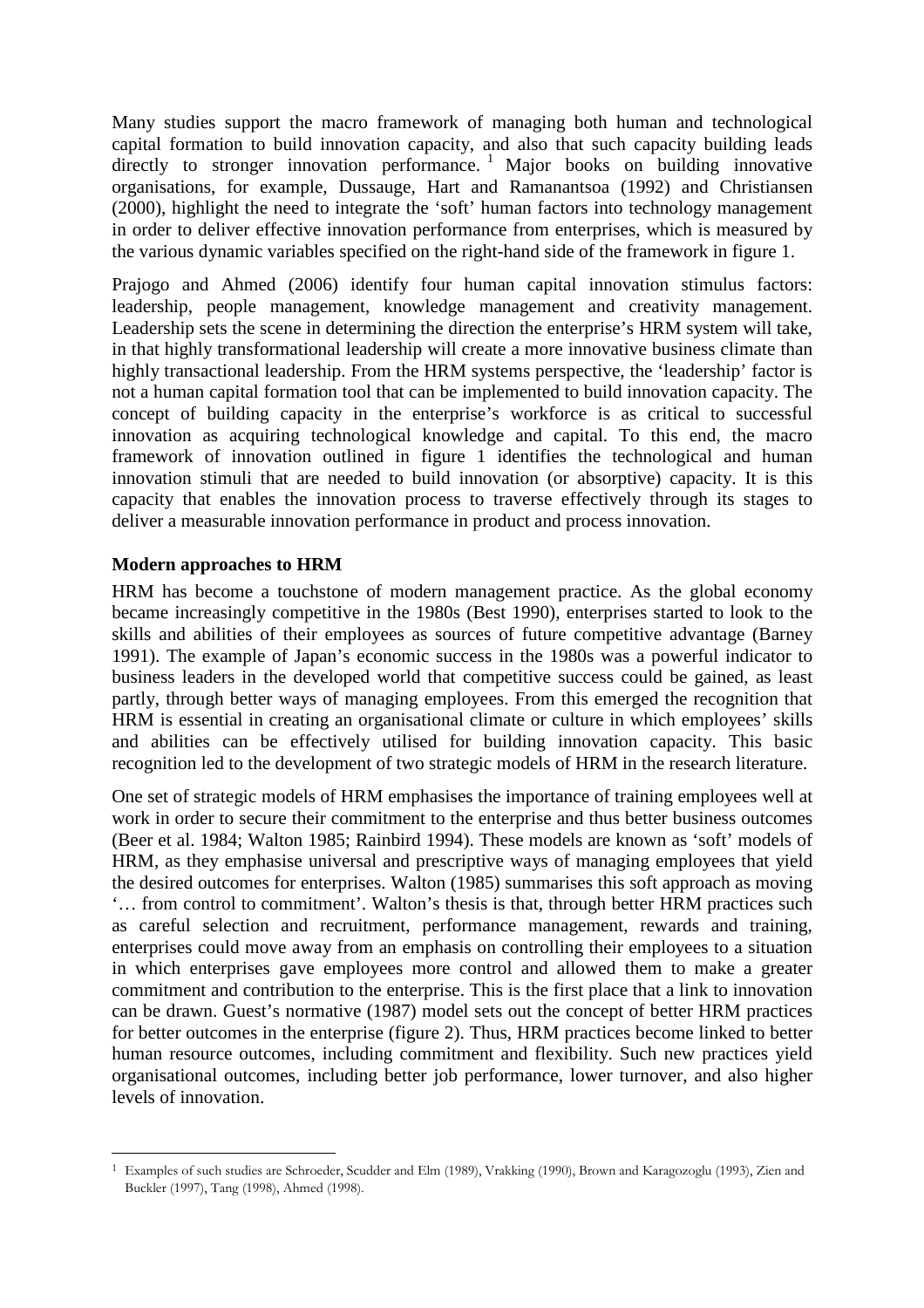| A theory of HRM                            |                              |                                          |
|--------------------------------------------|------------------------------|------------------------------------------|
| HRM policies                               | Human resource outcomes      | Organisational outcomes                  |
| Organisation/<br>job design                |                              | High<br>Job performance                  |
| Management of change                       | Strategic integration        | High<br>Problem-solving<br>Change        |
| Recruitment<br>selection/<br>socialisation | Commitment                   | Innovation                               |
| Appraisal, training,<br>development        | Flexibility/<br>adaptability | High<br>Cost-effectiveness               |
| Reward systems                             |                              |                                          |
| Communication                              | Quality                      | Low<br>Turnover<br>Absence<br>Grievances |
|                                            | Leadership/culture/strategy  |                                          |

# **Figure 2 A Theory of HRM**

The other set of strategic HRM models link HRM directly to business strategy. This strategic approach is known as the 'hard' approach to HRM, in contrast to the soft approach (Fombrun, Tichy & Devanna 1984; Legge 1995). In the hard approach, the role of HRM is to enable the core business strategy of the enterprise to be implemented effectively. This approach places less emphasis on the treatment of employees at work and the securing of employee commitment, but rather on treating employees as another—albeit critical—strategic resource for the enterprise on which competitive advantage could be built. This brings HRM into the strategy-formulation processes of the enterprise. It also means that, unlike the soft approach with its emphasis on universal prescription of 'better ways of managing', the hard approach is contingent on the circumstances of the enterprise. Schuler and Jackson (1987) show how different HRM strategies might be lined up with different business strategies. Using Porter 1980's characterisation of the three basic business strategies of innovation, quality enhancement and cost-reduction, Schuler and Jackson show that each strategy requires different HRM practices.

The idea of HRM strategy being contingent on the business strategy and the commercial circumstances of the enterprise led to the notion of 'fit'. Here, HRM has to fit both the external, strategic posture of the enterprise and display internal organisational structural fit. The aim is for work to be designed to ensure that innovation occurs within an external strategic setting designated by the enterprise (external fit), while ensuring that individuals in the enterprise are allowed to innovate (internal fit). If successful, such an approach allows for building an ambidextrous innovative capacity, as argued by Tidd, Bessant and Pavitt (2005). Further, the notion of internal fit means HRM practices have to fit together to ensure that one practice does not invalidate another practice (Baird & Meshoulam 1988). Thus, HRM practices need to work together in self-reinforcing 'bundles' in order to provide maximum benefit to the enterprise (MacDuffie 1995), both for the strategic posture of the enterprise and for maximising internal creative activities.

The notion of bundling HRM practices has become very influential in formulating the current role of HRM in enterprises. Using the work of Edith Penrose, who examined the way in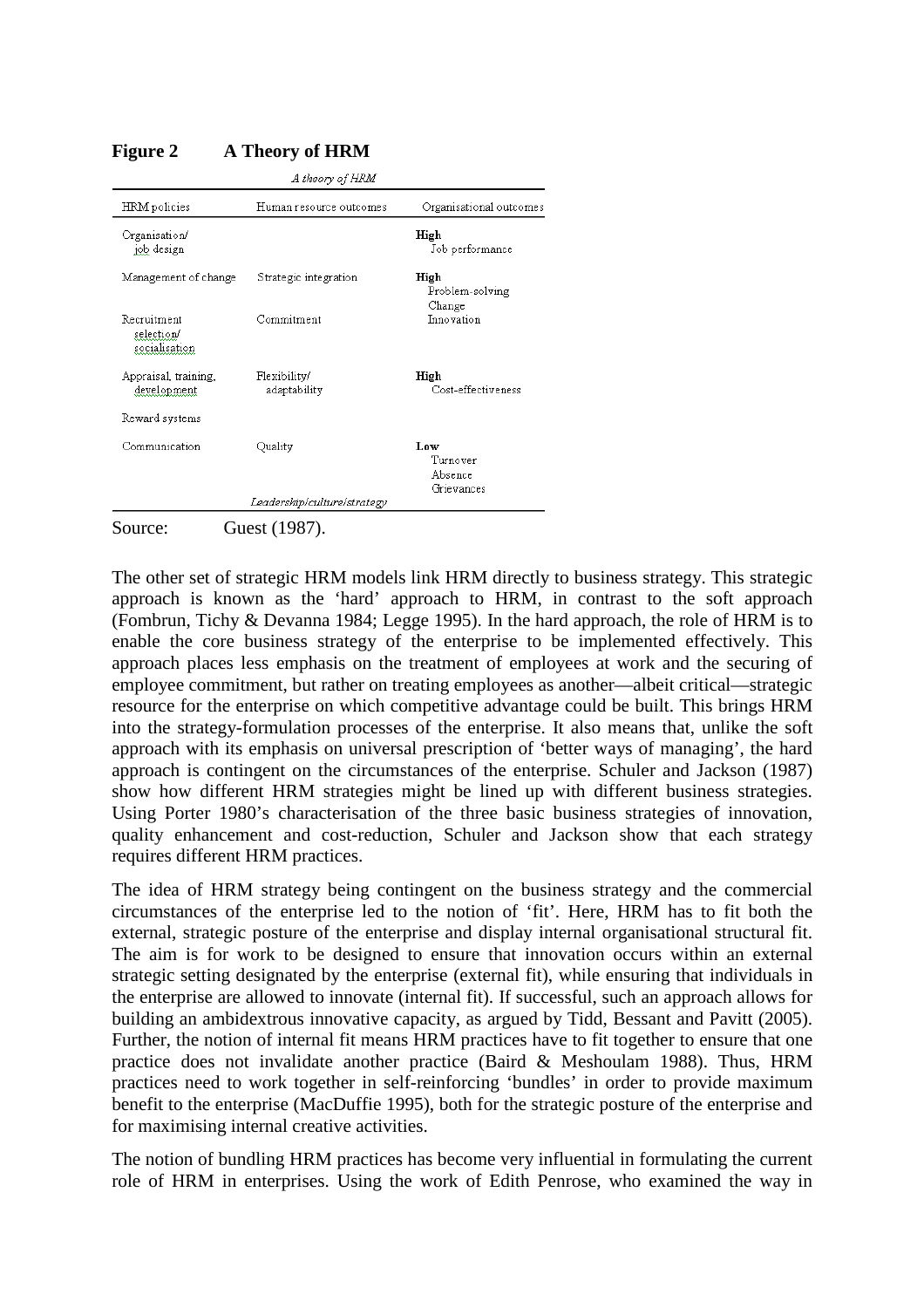which enterprises compete in terms of resources (1959), the resource-based view (RBV) of the enterprise builds on the notion of human resource 'bundles' to show that employees and their skills are the only real source of sustainable competitive advantage, when other resources such as technology are easily imitated by competitors. Hamel and Prahalad (1994) describe this as a core competence for enterprises. Thus, the RBV approach to HRM emphasises the creation of unique dynamic bundles of capabilities based on the skills and attitudes of employees (Boxall & Purcell 2008). The role of HRM is to nurture the human resource and to ensure that enterprises hold onto employees in order to build a bundle of dynamic capabilities that create sustainable competitive advantage for both steady state and beyond boundaries innovation.

More recently, attention in HRM research has switched from strategy towards the concept of 'high performance work' systems (for example, Colombo, Delmastro & Rabbiosi 2007). The emphasis on work systems as opposed to simpler HRM practices also emerged from the success of Japan in the 1980s, in this case, from the development of the Toyota Production System, which was held responsible for the remarkable levels of productivity achieved by Toyota and other Japanese manufactures in the 1990s (Womack, Jones & Roos 1990). High performance work systems blend HRM practices, work design and the use of new technology. As Bélanger (2004) put it, high performance work systems embrace three concepts: production management (greater use of flexible quality production systems); work organisation (production processes based on knowledge, cognition and teamwork); and employee relations (harnessing employee commitment). Usually in these high performance work systems the human resource manager will be given the task of implementing a performance-based pay system and ways of deploying the tacit skills of the workers.

# **The role of HRM in innovation**

There is very little empirical research attempting to forge the links between HRM and innovation at the enterprise level. The research that has focused on this aspect sees HRM as a tool for managing innovation, rather than focusing on the role of HRM in promoting innovation (Becker & Matthews 2008; Birkinshaw, Hamel & Mol 2008). Many of the studies undertaken by innovation scholars focus on innovation capability and its propensity to generate innovation performance, but do not focus specifically on the role of HRM in building innovation capacity. This restricted view exists despite deep HRM research on the strategic position of HRM in enterprises. An integrated framework bringing together the work of HRM and innovation scholars is only beginning to emerge (see for example, de Leede & Looise 2005).

Studies by HRM scholars have attempted to map innovation performance against HRM practices. Jiménez-Jiménez and Sanz-Valle's (2005) empirical study of a range of Spanish enterprises examines how an enterprise configures HRM strategy for innovation performance. This study is based on both the Schuler and Jackson (1987) categorisation of HRM strategy and Porter's (1980) strategic types, and on the widely used Miles and Snow taxonomy of strategy (1984). These latter two 1980s studies represent opposites in the use of HRM to promote innovation. While Schuler and Jackson advocate a range of inclusive 'soft' HRM practices, Miles and Snow prefer a model that is much 'harder' in its orientation hiring in the skills that are required, with little internal promotion and limited training programs. In a study of 350 Spanish firms, Jiménez-Jiménez and Sanz-Valle (2005) found that the Schuler and Jackson model appears to result in higher levels of innovation performance amongst the firms in the sample. This finding confirms the importance of the strategic approach to HRM and innovation, and also the use of 'soft' HRM practices to create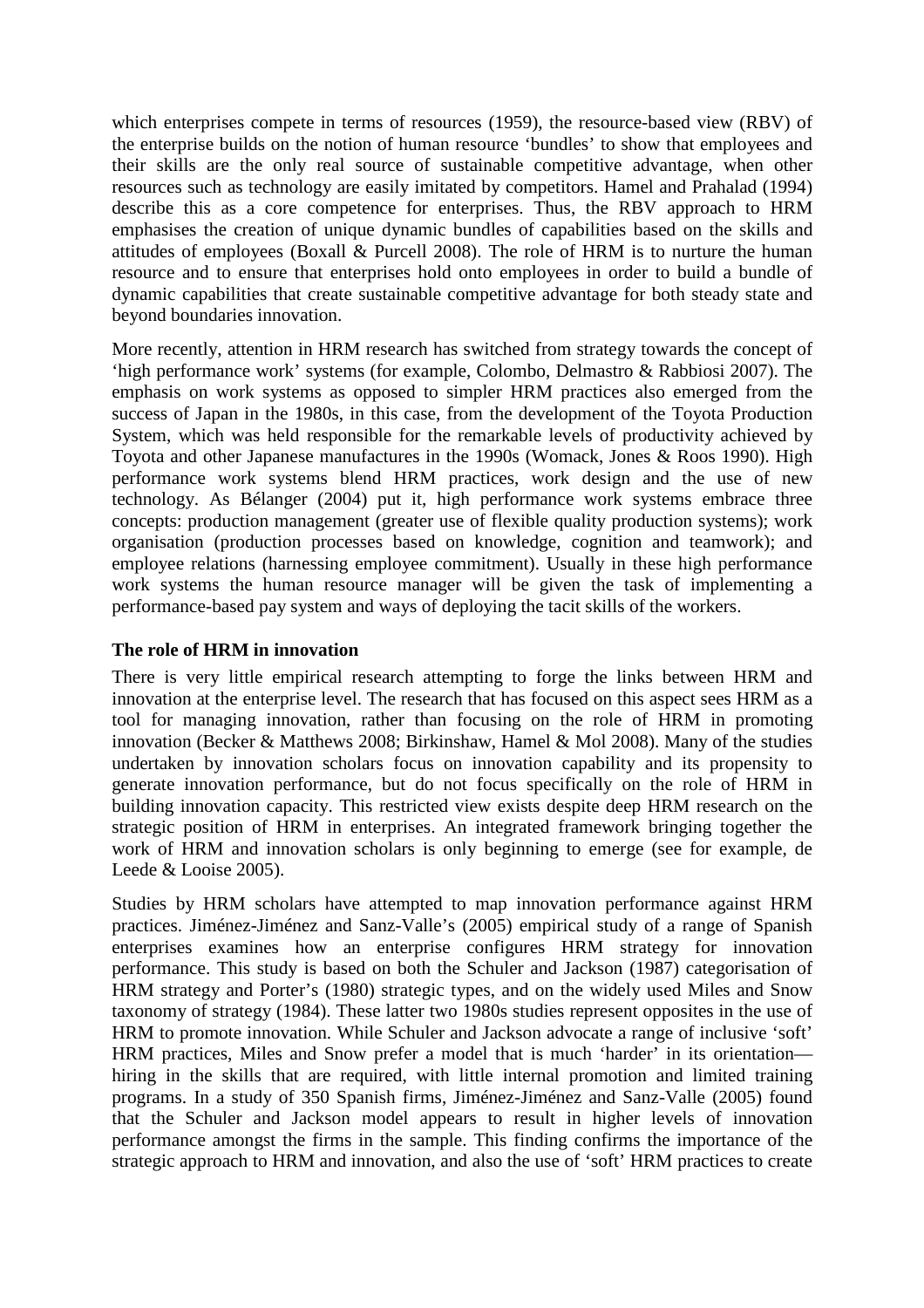a stable and committed workforce willing to take risks (and learn from them) to further innovation.

Another empirical study of Spanish Firms by Perdomo-Ortiz, González-Benito and Galende (2009) examines the use of HRM practices associated with total quality management (TQM), called 'HRMtqm practices', and their impact on innovation performance of enterprises. These include team working, extensive employee training, performance management and measures to increase the motivation of employees. In particular, the authors look at the use of these practices in bundles. HRMtqm practices are very similar in nature to those associated with high performance work systems, so the study presents a useful proxy for the impact of high performance work systems on innovation performance. The authors find a direct link between the use of bundles in high performance work systems practices and innovation performance. The strongest links in the study are between the use of teamwork (work organisation) and measures to increase worker motivation. There is also a weaker, direct link between the use of training and innovation (an issue discussed in more detail below).

As noted at the beginning of this paper, there are studies which argue that the link between HRM and innovation performance is not direct, but mediated through the creation of an organisational 'capacity', leading to innovation capability, which is in turn associated strongly with actual innovation performance. Lau and Ngo's (2004) study of Hong Kong firms is typical of these studies. Lau and Ngo examine the impact of specific HRM practices—training, team development and performance-related pay. They theorise the existence of a developmental culture that leads to higher levels of innovation performance. Lau and Ngo note only training as being linked directly to innovation performance and that this relationship is rather weak and conclude that HRM practices strongly link to the creation of a developmental culture in enterprises. In essence, a developmental culture is an organisational culture in which individual development is encouraged and rewarded. Prajogo and Ahmed (2006) support this indirect view, establishing that the capacity of managing sophisticated technological and R&D knowledge from inside or outside the enterprise is the specific culture that induces innovative performances.

Possibly the most comprehensive work on HRM and innovation has been undertaken in Denmark. Since the mid-1990s, the University of Aalborg has hosted the Danish Innovation System project (DISKO), which involves a regular survey of Danish private sector enterprises that aims to trace the relationship between technical and organisational innovation at the enterprise level. Laursen and Foss (2003) analyse the 1996 dataset from the project to explore the links between innovation and HRM. This study links the level of enterprise innovation to the extent to which enterprises bundle their HRM and high performance work systems practices, reflecting the importance of the bundling theory of high performance work systems, as discussed above. Laursen and Foss find a strong relationship between enterpriselevel innovation and two forms of the bundling of HRM and high performance work systems practices. The first bundled system consists of interdisciplinary workgroups, quality circles, employee suggestion schemes, planned job rotation, delegation of responsibility, integration of functions, and performance-based pay. The second bundled system relates to training, discussed below. Thus, the study shows that HRM practices, when implemented together in a bundled fashion, have a strong stimulus effect on innovation in the sample manufacturing firms. The Danish research establishes that it is bundles of HRM practices that are linked to innovation performance rather than individual practices.

Thus, research strongly suggests that HRM and innovation are linked more effectively by an inclusive 'soft' bundle of HRM practices, and that such bundles create a culture or set of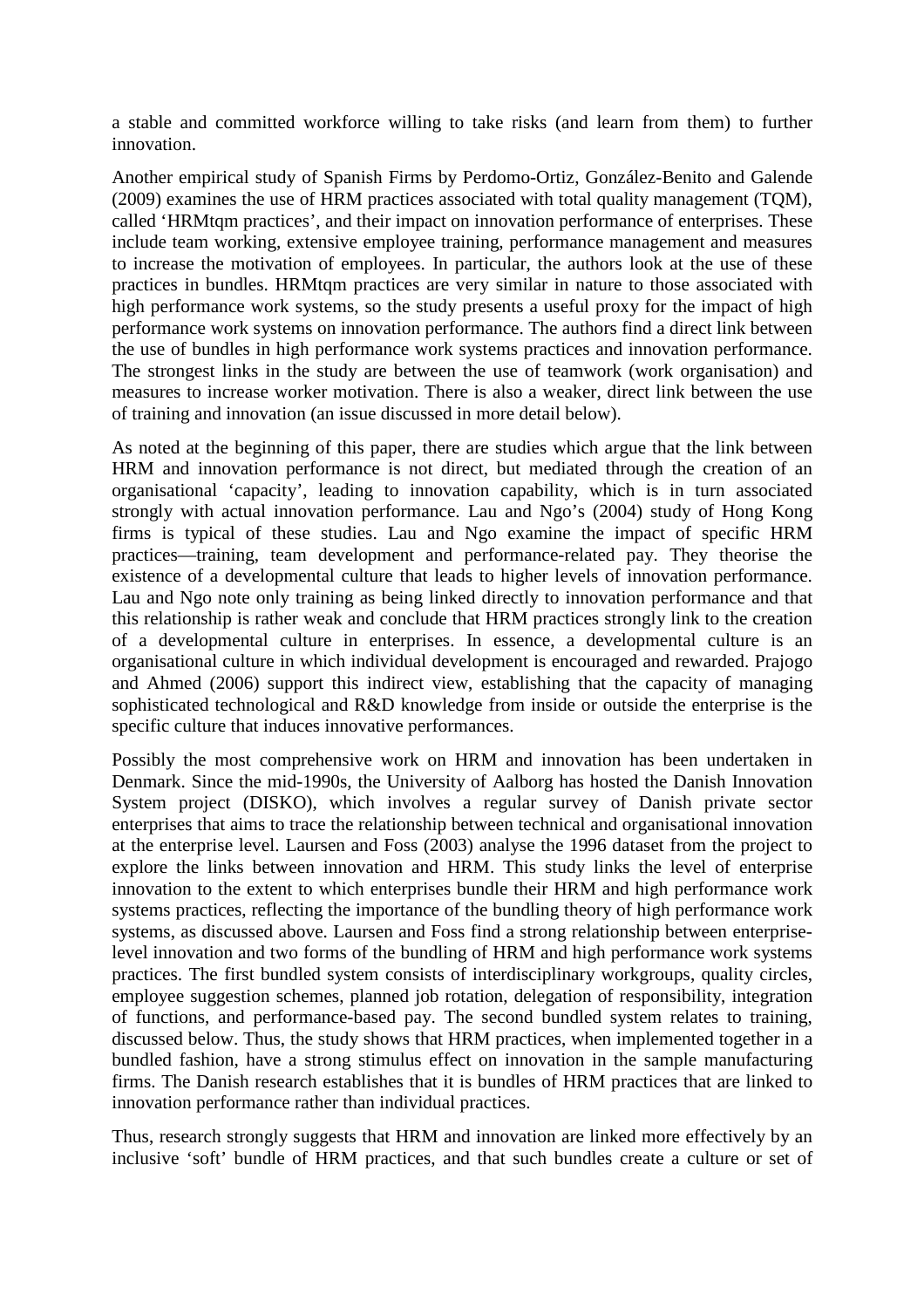dynamic capabilities from which both steady state and beyond boundaries innovation spring, rather than enhancing innovation performance directly.

## **The research project**

In 2009, the National Centre for Vocational Education Research funded our project to investigate the links between better human resource management practices and innovation in enterprises. The aim of the research was to elaborate a theory of human capital formation in enterprises that built innovative capacity and elicited the actual human resource management practices that will build this capacity. The project research questions were as follows:

- $\Diamond$  What is the role of human capital formation through human resource management and learning and development practices in enterprises that promote/inhibit the development of innovative capacity?
- $\Diamond$  What part does enterprise engagement with the tertiary system, both VET and higher education, play in the formation of human capital and the development of innovative capacity?
- $\Diamond$  What guidelines can be developed that can be used by managers in enterprises to promote innovative capacity through better human capital formation?
- $\Diamond$  What role is there for intermediary bodies, particularly industry skills councils, in developing innovative capacity in their industry sectors?

## *Survey methodology*

The project methodology involved three phases. The first phase was a series of interviews with experts; this helped frame questions for the national employer survey, which constituted the second phase of the research. The third phase involves a series of case studies. This paper reports results from the employer survey.

The survey covered seven main topic areas, consistent with the conceptual framework presented in figures 1 and 2: organisational characteristics, innovation practices and strategies, human resource practices, learning and development practices, human resource performance and organisational context. Development of the survey took place in late 2009 and early 2010. The target population for the survey were human resource managers in medium-to-large private enterprises (defined as those companies with 50 or more employees) across Australia. The population was limited to private sector organisations with 200 or more employees. The estimated size of this population was 5876 companies. The sample frame for the study was drawn from the Dun and Bradstreet company database. A stratified sample of 1875 organisations was drawn from this sample frame for the purposes of the study.

Data collection for the survey was conducted via a paper-based self-completion survey, with return via pre-paid envelope. Three waves of mailouts were completed, in April, May and June 2010, to maximise response rates. The Centre for Regional Innovation and Competitiveness (CRIC) at the University of Ballarat managed the survey printing and mail distribution. Overall, 142 responses were returned. A further 313 distributed surveys were returned to CRIC marked 'return to sender', while there was no response from the remaining 1420 distributed surveys. Excluding the 'return to sender' returns, which were deemed to be out of sample, this results in a final response rate of 9.09 per cent.

#### **Results from the survey**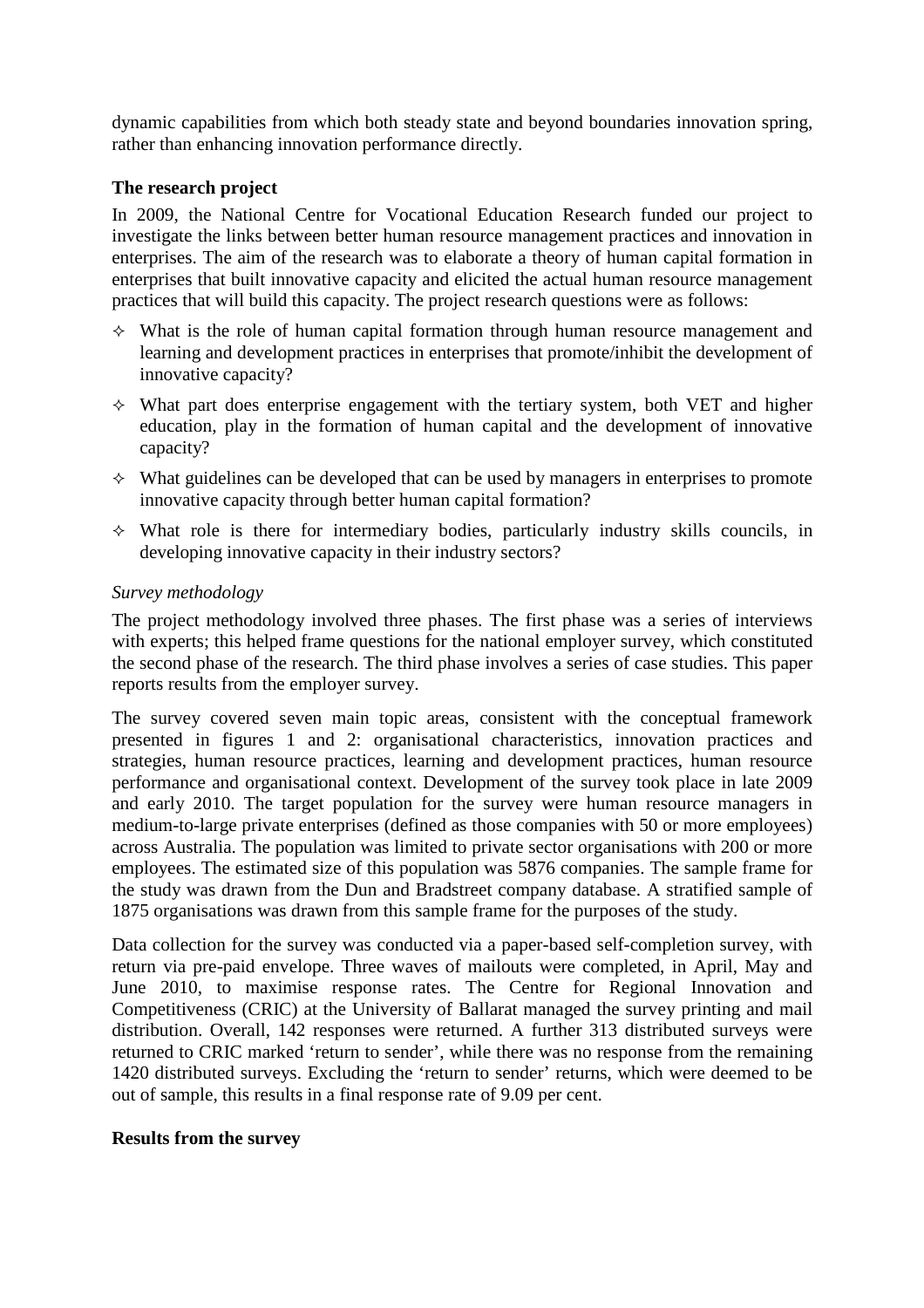In terms of organisational characteristics, most of the organisations in the sample were large, with a median of 818 staff and a mean of 350. Most of the organisations were privately owned, with over 70 per cent being private limited companies. Over 70 per cent of the organisations were either Australian-owned or subsidiaries of an Australian parent company. The majority of organisations were involved in manufacturing, retail or construction.

Most of the organisations in the sample employed predominantly full-time, permanent staff. The use of part-time and casual staff was quite limited, with 90 per cent of the organisations employing fewer than 17.5 per cent of their workforce on a part-time basis and 75 per cent of organisations employing fewer than 15 per cent of staff casually. The level of tertiary qualifications held by staff in the sample organisations was relatively low. In 75 per cent of the organisations fewer than 40 per cent of staff held VET qualifications and, on average, only 10 per cent of staff in the sample organisation held a higher education qualification.

Very few measures of human resource practices were related to innovation capacity or innovation performance directly. The only measures that showed a relationship to innovation were measures of work organisation and flexible work practices.

Few measures of training and development were related to innovation capacity or performance. The only measures that showed any relationship were the areas covered by training and company attitudes to training. The clustering of human resource management practices into high performance work patterns has long been associated with higher organisation performance on a range of measures. In terms of innovation, the study reveals that organisations tend to use one of three possible clusters of high performance work practices—flexible working time, team-based work organisation and a combination of a larger number of practices.

# **Relationships underlying the conceptual model**

Having considered the various measures included in this study, the analysis now turns to an examination of the relationships underlying the conceptual model. In general, it would be preferable to consider each of these relationships within a single model, most often using techniques such as structural equation modelling. However, this was not possible, given the final sample size achieved in the survey. For this reason, each of the paths in the conceptual model will be addressed separately, and then implications drawn for the case studies that form the next phase of the project. The analysis is in three stages:

- $\Diamond$  the relationship between innovation capacity and innovation performance
- $\Diamond$  the relationship between innovation stimulus and innovation performance
- $\Diamond$  the relationship between innovation stimulus and innovation capacity.

This study examined both innovation capacity (the capability of an organisation to innovate) and innovation performance (the actual innovation activities of an organisation). Both of these aspects of innovation were measured using two dimensions—whether the innovation was associated with a process or product and whether the innovation was incremental or radical.

In terms of *process innovation*, the study showed clear relationships between innovation capacity and innovation performance. The results show that incremental process capacity is related to higher levels of process innovation performance, while a capacity for radical process innovation shows no apparent relationship.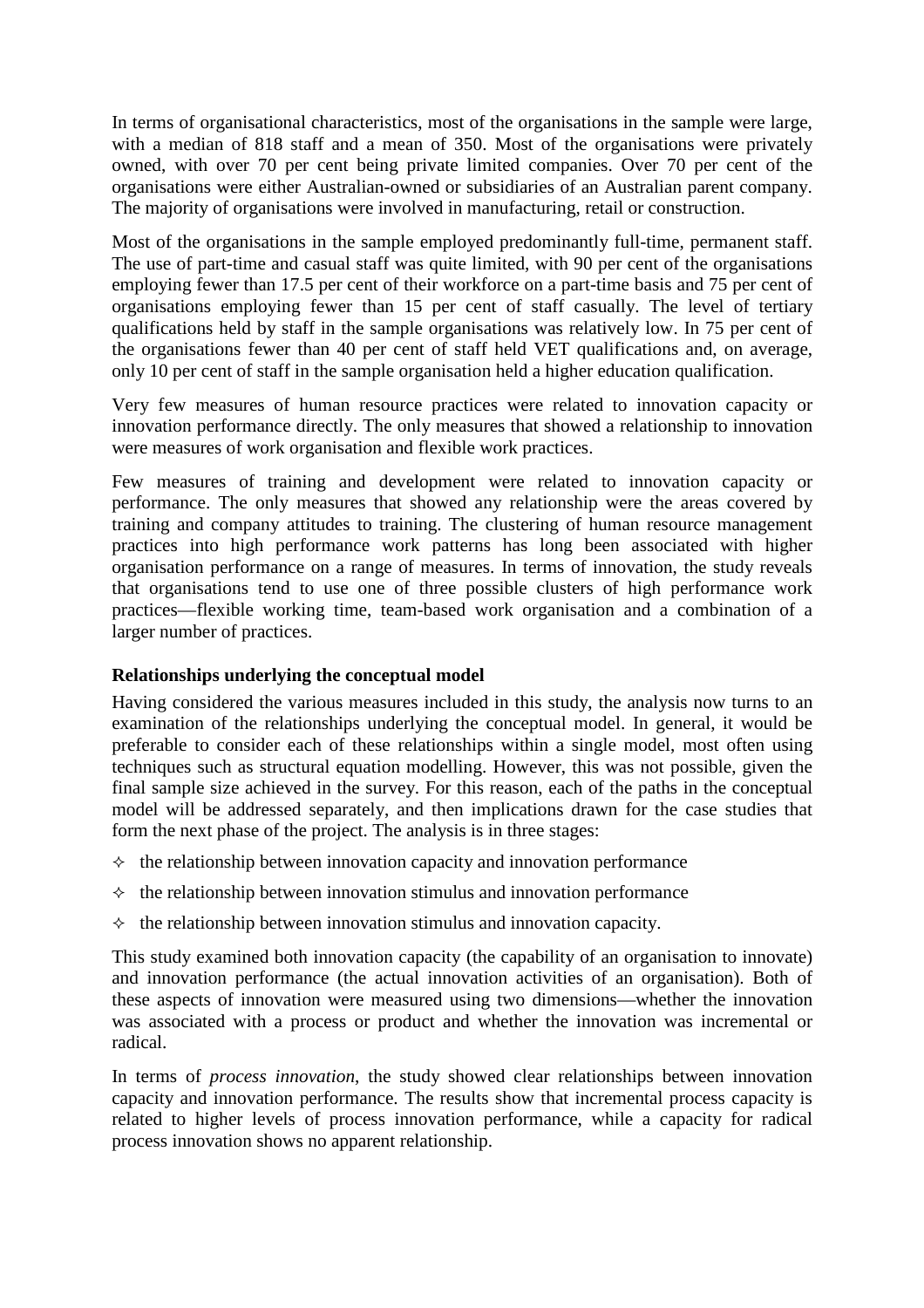By comparison, in terms of *product innovation*, higher process innovation performance is linked to radical product innovation performance. This suggests that process innovation appears to lead to product innovation in some cases. Product innovation capacity, whether radical or incremental, is also linked to higher levels of product innovation performance.

So, while the capacity of an organisation to innovate in terms of new products is linked to its performance in product innovation, there is no such clear relationship between process innovation and process innovation performance.

In testing for direct relationships between innovation stimuli and innovation performance, there were few direct relationships uncovered. The only stimulus factors that appeared to have a direct impact on innovation performance were measures of knowledge exchange and learning and development. None of the other stimulus factors had a direct impact on innovation performance.

The study examined the link between the major stimulus factors—human resource practices, knowledge management and creativity and innovation capacity. In terms of human resource management, separate HR practices such as work organisation and training activities were not linked to the development of innovation capacity, although positive attitudes to training demonstrated a link to product innovation capacity. The use of flexible work practices such as flexitime and working from home also showed a weak relationship to incremental product innovation capacity.

By comparison, there were some differences in innovation capacity associated with the bundling of human resource practices into high performance work clusters. In particular, the cluster of high training, high performance work organisation and flexible work practices showed a relationship to the development of innovation capacity.

Looking at other innovation stimuli, the major influence on innovation capacity was in the areas of external organisational linkages to support creativity and support for organisational learning and training within the organisation.

When all stimuli measures were concurrently analysed against innovation capacity, the predominant relationship with all four capacity measures was to external organisational linkages. High performance work organisation and knowledge exchange practices were also associated with incremental product innovation capacity.

The model of innovation performance that informed the research project argues for a staged model of performance—the development of innovation stimuli within the organisation to generate innovation capacity and leading to organisational innovation performance. The findings of the employer survey presented in this project support this model. The survey analysis examined the relationship of both innovation stimuli and innovation capacity factors to innovation performance, and demonstrated that there was no direct effect of innovation stimuli on performance. By comparison, the innovation capacity factors indicated a clear relationship between capacity and performance.

The survey analysis then proceeded to explore the relationship between various innovation stimuli measures (people management, knowledge management and creativity management). This review considered the independent relationship of each of these factors to four innovation capacity measures. The people management practices did not show significant effects for individual practices, but the bundling of 'high performance' work practices (particularly around the organisation of work) demonstrated a positive relationship with higher levels of innovation capacity, particularly in product innovation. Support for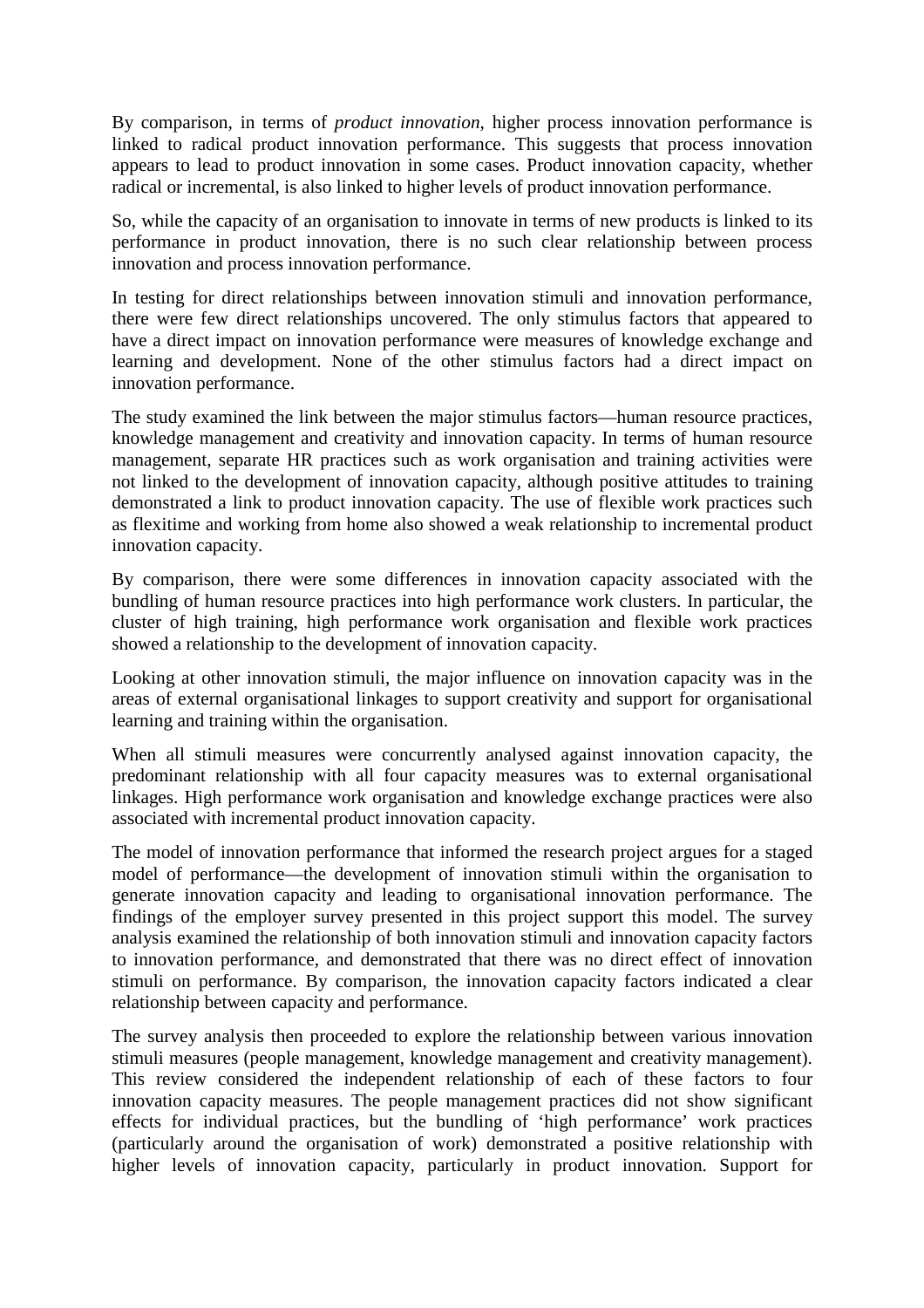organisational training and learning and knowledge and creative linkages toexternal organisations were also associated with different innovation capacity factors.

In summary, the results from the employer survey suggest that the original two-stage model, which informed the research project, is correct. None of the stimulus factors was linked to changes in innovation performance. The relationship between the stimulus factors for innovation and innovation performance is mediated by the enterprise's innovation capacity. There appear to be quite strong links between a number of the stimulus factors and innovation capacity. In particular, the stimulus factors that appear to develop higher levels of innovation capacity include:

- $\Diamond$  positive attitudes and support for organisational learning and training
- $\Diamond$  the use of flexible work practices
- $\Diamond$  the bundling of high performance work practices
- $\Diamond$  linkages with external organisations, particularly with educational institutions such as universities and TAFE.

It is these factors that research suggests comprise the most important drivers of developing enterprise innovation capacity and so have a positive influence on the final innovation performance of the enterprise.

#### **References**

- Ahamed, SV & Lawrence, VB 2005, *The art of scientific innovation: cases of classical creativity*, Pearson Prentice-Hall, Upper Saddle River, NJ.
- Ahmed, PK 1998, 'Benchmarking innovation best practice', *Benchmarking for Quality Management & Technology,* vol.5, no.1, pp.45–58.
- Baird, L & Meshoulam, I 1988, 'Managing two fits of strategic human resource management', *Academy of Management Review,* vol.13, no.1, pp.116–28.
- Barney, JB 1991, 'Firm resources and sustained competitive advantage', *Journal of Management,* vol.17, no.1, pp.99–120.
- Becker, KL & Matthews, JH 2008, 'Linking HRM and innovation: formulating the research agenda', paper presented at the 22nd ANZAM Conference 2008: *Managing in the Pacific Century*, 2008, 2–5 December, Auckland, New Zealand.
- Beer, M, Spector, B, Lawrence, PR, Mills, D & Walton, R 1984, *Managing human assets*, The Free Press, New York.
- Bélanger, M 2004, 'Work-based distributed learning', in *Encyclopedia of distributed learning,* eds A Distefano, KE Rudestam & RJ Silverman, Sage Publications, Thousand Oaks, CA, pp.493–6.
- Best, M 1990, *The new competition: institutions of industrial restructuring*, Polity Press, Cambridge.
- Birkinshaw, J, Hamel, G & Mol, MJ 2008, 'Management innovation', *Academy of Management Review,* vol.33, no.4, pp.825–45.
- Boxall, P & Purcell, J 2008, *Strategy and human resource management*, 2nd edn*,* Palgrave Macmillan, London.
- Brown, WB & Karagozoglu, N 1993, 'Leading the way to faster new product development', *Academy of Management Executive,* vol.7, no.1, pp.36-47.
- Christensen, C & Raynor, M 2003, *The innovator's solution: Creating and sustaining successful growth*, Harvard Business School Press, Boston, Mass.
- Christiansen, JA 2000, *Building the innovative organization*, Macmillan, London.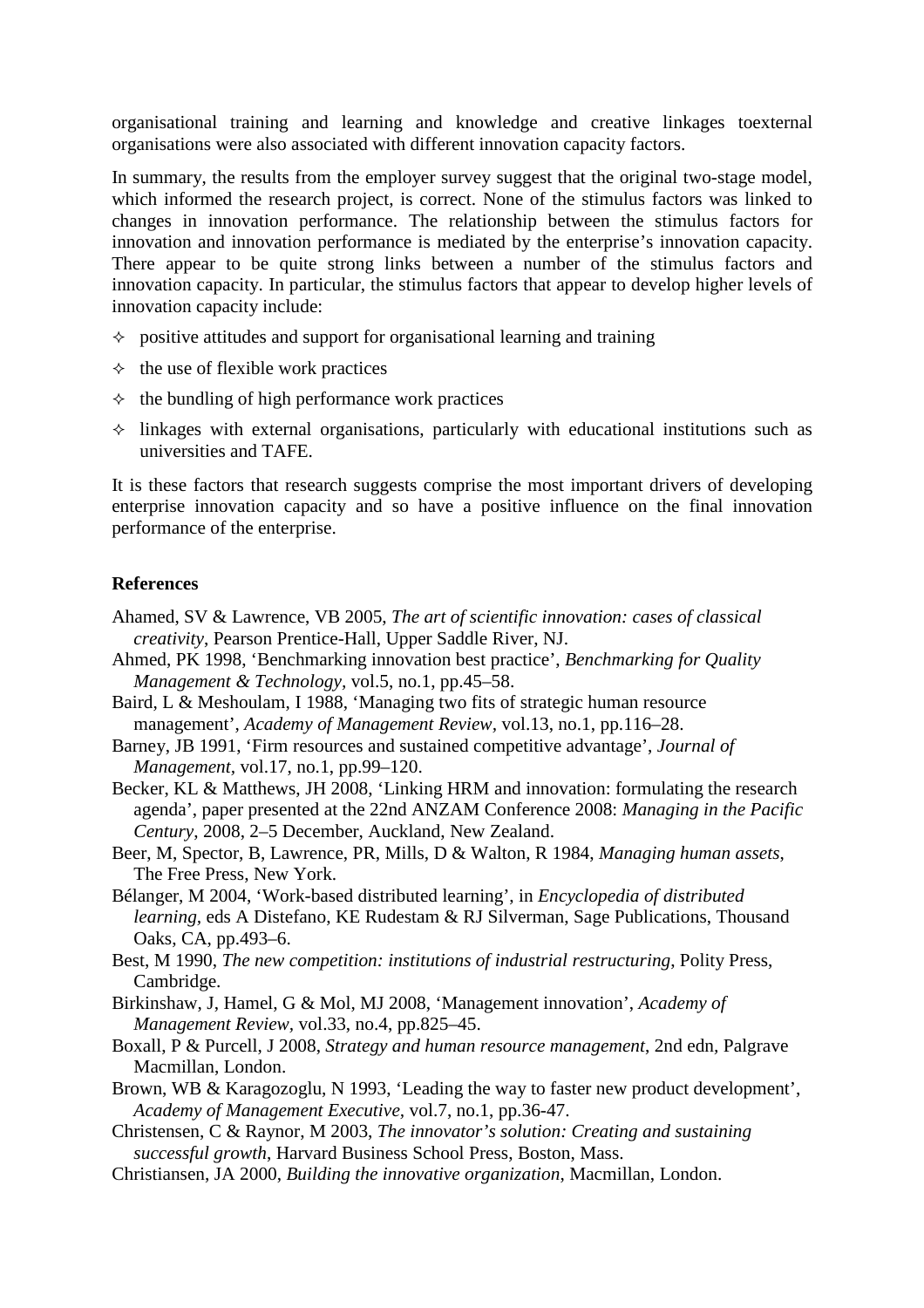- Cohen, WM & Levinthal, DA 1989, 'Innovation and learning: The two faces of R and D', *Economic Journal,* vol.99, no.397, pp.569–6.
- Colombo, M, Delmastro, M & Rabbiosi, L 2007, 'High performance work practices, decentralisation, and profitability: evidence from panel data', *Industrial and Corporate Change,* vol.16, no.6, pp.1037–67.
- Courvisanos, J 2007, 'The ontology of innovation: human agency in the pursuit of novelty', *History of Economics Review,* vol.45, winter, pp.41–59.
- Curtain, R 2004, *Vocational education and training, innovation and globalisation*, NCVER, Adelaide.
- Cutler and Company 2008, *Venturous Australia report: building strength in innovation*, Cutler and Company, North Melbourne.
- Dawe, S 2004 (ed.), *Vocational education and training and innovation: research readings*, NCVER, Adelaide.
- de Leede, J & Looise, JK 2005, 'Innovation and HRM: towards an integrated framework', *Creativity & Innovation Management,* vol.14, no.2, pp.108–17.
- Department of Trade and Industry (UK) 2003, *Competing in the global economy: the innovation challenge*, Department of Trade and Industry, London.
- Dussauge, P, Hart, S & Ramanantsoa, B 1992, *Strategic technology management*, John Wiley & Sons Ltd, Paris.
- Fombrun, CJ, Tichy, NM & Devanna, MA 1984, *Strategic human resource management*, Wiley, New York.
- Garlick, S 1998, *'Creative associations in special places': enhancing the partnership role of universities in building competitive regional economies, Evaluations and Investigations* Programme, Higher Education Division 98/4, Department of Employment, Education, Training and Youth Affairs, Canberra.
- Garlick, S, Taylor, M & Plummer, P 2007, *An enterprising approach to regional growth: implications for policy and the role of vocational education and training*, NCVER, Adelaide.
- Guest, DE 1987, 'Human resource management and industrial relations', *Journal of Management Studies,* vol.24, no.5, pp.503–21.
- Gupta, AK & Singhal, A 1993, 'Managing human resources for innovation and creativity', *Research Technology Management,* vol.36, no.3, pp.41–8.
- Hamel, G & Prahalad, CK 1994, *Competing for the future*, Harvard Business School Press, Boston, Mass.
- Hauser, M 1998, 'Organizational culture and innovation of firms an integrative view', *International Journal of Technology Management,* vol.16, no.1–3, pp.239–55.
- Jimenez-Jimenez, D & Sanz-Valle, R 2005, 'Innovation and human resource management fit: an empirical study', *International Journal of Manpower,* vol.26, no.4, pp.364–81.
- ——2008, 'Could HRM support organizational innovation?', *International Journal of Human Resource Management,* vol.19, no.7, pp.1208–21.
- Jolly, VK 1997, *Commercializing new technologies: getting from mind to market*, Harvard Business School Press, Boston.
- Kanter, RM 1983, *The change masters: innovation and entrepreneurship in the American corporation*, Simon & Schuster, New York.
- Lau, C & Ngo, H 2004, 'The HR system, organizational culture, and product innovation', *International Business Review,* vol.13, no.6, pp.685–703.
- Laursen, K & Foss, NJ 2003, 'New human resource management practices, complementarities and the impact on innovation performance', *Cambridge Journal of Economics,* vol.27, no.2, pp.243–63.
- Legge, K 1995, *Human resource management: rhetorics and realities*, Macmillan, London.